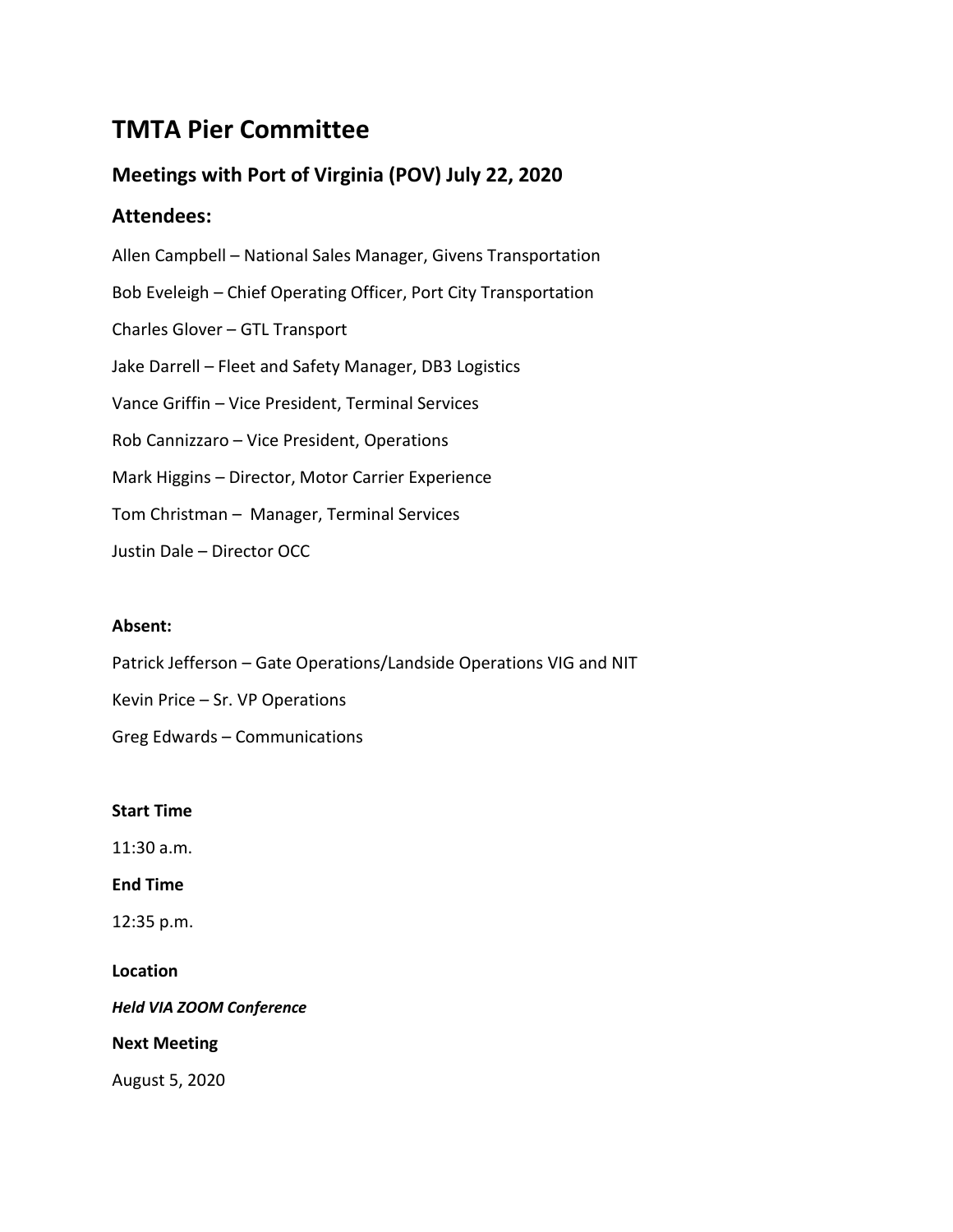# **Notes/Findings**

### **Volumes and Blank Sailings**

Two blanks have been added by Ocean Carriers in the past two weeks. One in September and one in October.

Expected lost volume from blanks is as follows:

| <b>Month</b>  | <b>Blank Sailings</b> | <b>Lifts</b> |
|---------------|-----------------------|--------------|
| July          | 13                    | 20,000       |
| August        | 11                    | 17,500       |
| September     |                       | 11,000       |
| October       |                       | 1,200        |
| <b>Totals</b> |                       | 49,700       |

These figures compare favorably against the lost volumes through the month of June which accounted for 70,000 lifts lost to blank sailings.

A positive note is that vessels arriving in Port in July are more loaded than in recent months. Vessels arriving before June had been 50% below expected lifts. July is running around 10% below expected lifts.

The outlook for peak season is a very modest peak.

### **Hours**

The Port continues to look at the volume trends and has indicated they want to add back an operating hour as soon as practical. Based on the figures available now it appears an hour could be added in early September. We asked the Port to consider moving up that timeline if volumes continue to improve.

### **Full Stacks/Container Distribution**

We revisited the question of at least one stack each day having no appointments available for same day reservations while other stacks are open. We received an update on the container distribution algorithms used by the Port and did not uncover any anomalies. There is the potential for more bunching in the stacks near the end of each vessel berth as containers may be unloaded from two vessels into those stacks. The Port continues to watch the patterns to find any improvements that can be made.

Returning to an old suggestion, we asked about the status of the Port's efforts to get customer specific information on containers from the ocean carriers which would create the potential for better container distribution. So far, no success in obtaining that information.